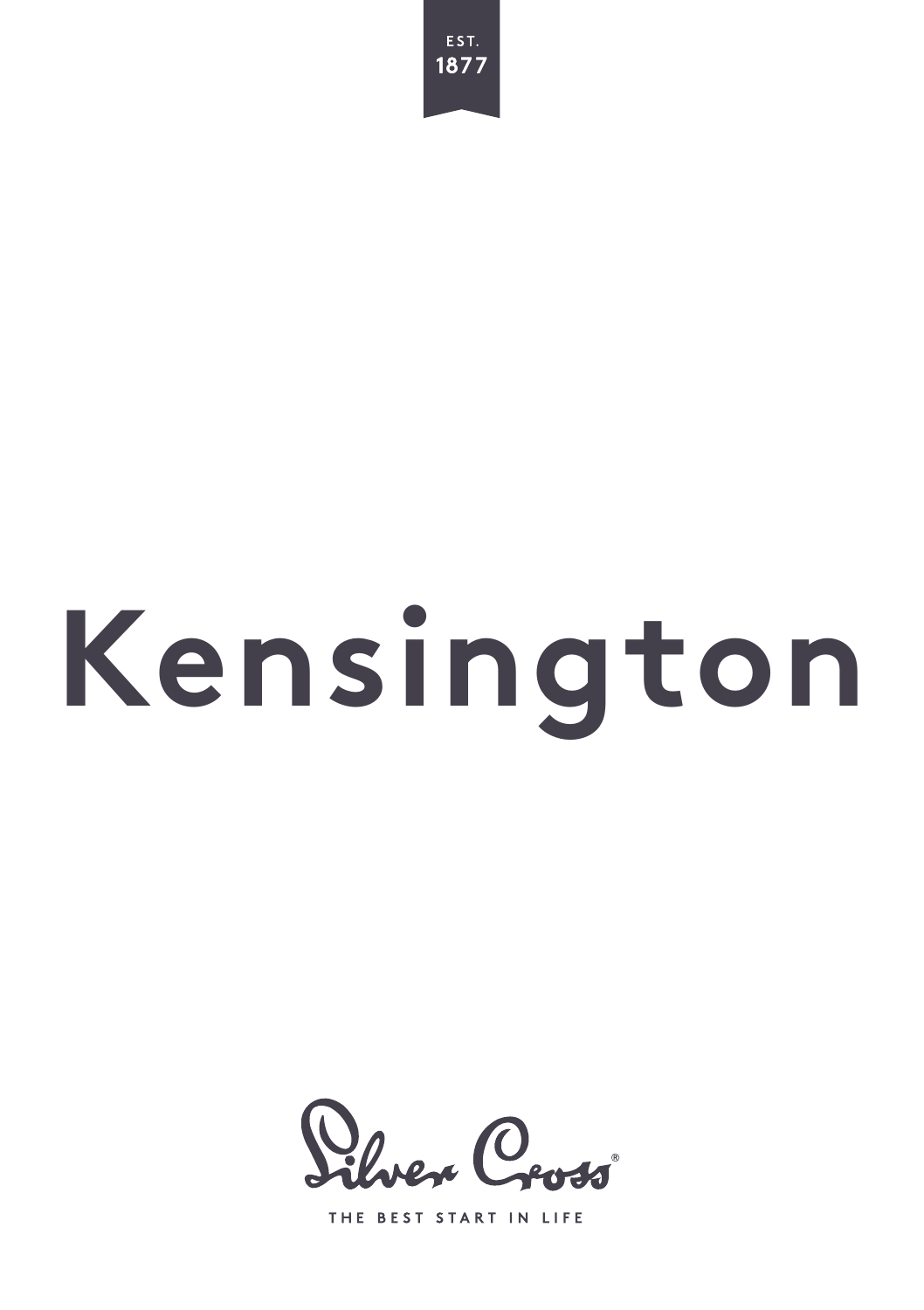













### **IMPORTANT: KEEP THESE INSTRUCTIONS FOR FUTURE REFERENCE**

# **These instructions are important.**

# **Contents**

First check all your parts have been supplied. Your chassis and wheels are packaged in 1 box. Your body will be packaged in a second box.

Your Kensington chassis box includes:

- 1.1 Kensington chassis
- 1.2 2 x front wheels
- 1.3 2 x back wheels
- 1.4 Shopping tray

Your Kensington body box includes;

- 1.5 Kensington body
- 1.6 Liner
- 1.7 Mattress with cover
- 1.8 Apron





Front wheel **Rear wheel** 







# Fitting the wheels

- 2.1 Ensure the brake is in the off position. Lift the brake pedal upwards to put it into the off position. Never push it downwards or force the brake as this will snap the brake.
- 2.2 Attach the wheels by tilting the chassis onto its side. The smaller wheel fits at the front of the chassis.
- 2.3 Pull the metal tab on the wheel out towards the tyre, and slide the wheel onto the axle.
- 2.4 Repeat the same action to attach the larger wheels onto the the rear axle, then do the same on the other side of the chassis.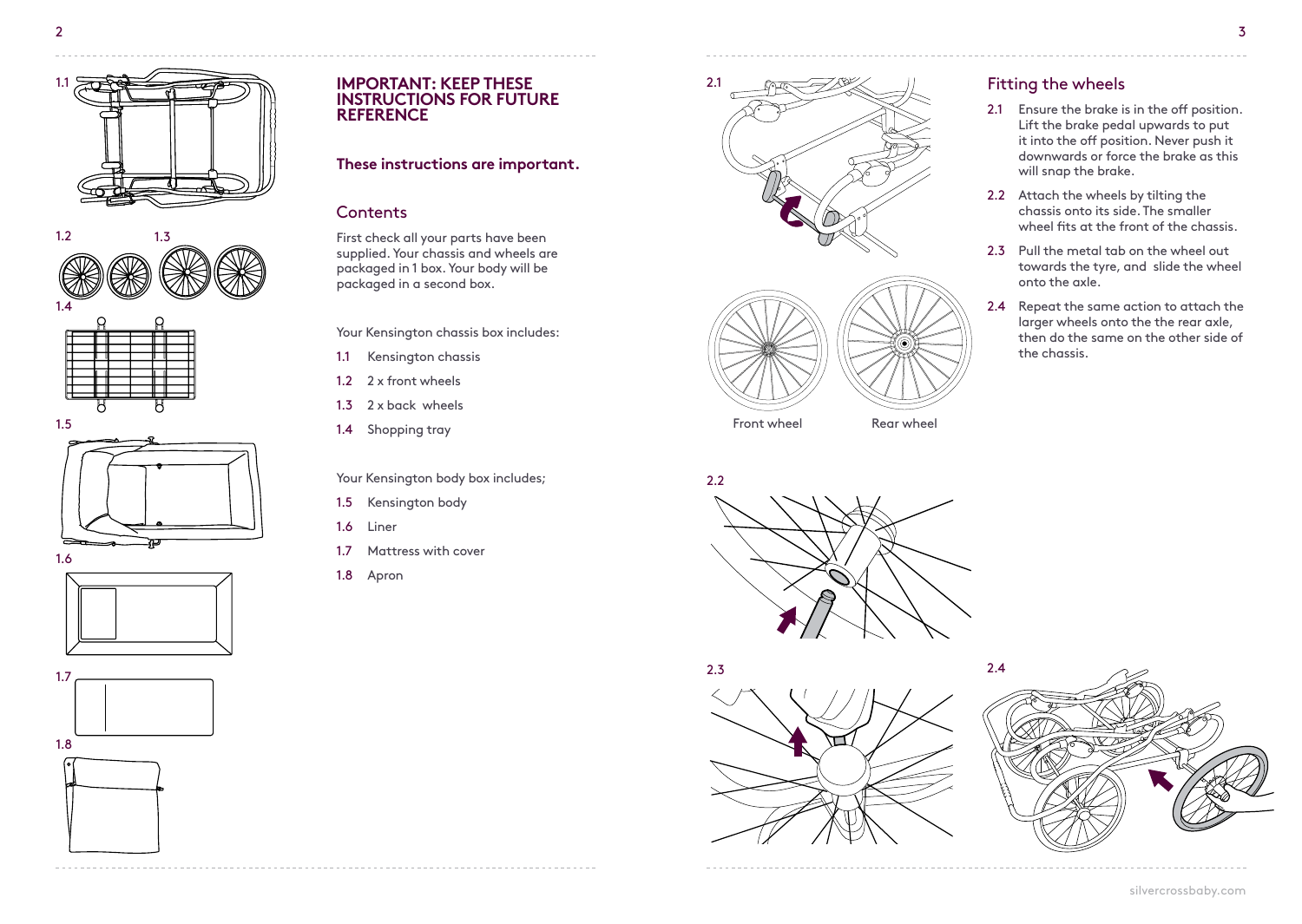3.2



# Unfolding the chassis

- 3.1 Stand the chassis on its wheels.
- 3.2 Ensure that the metal locking ring is clear of the secondary safety catch.
- 3.3 Pull the handle upwards towards you.
- 3.4 The secondary safety catch will automatically engage. Then slide the metal locking rings down the handle to securely erect the chassis.





# Attaching the pram body to the chassis

**Never try to attach the body of the pram to the chassis with the child inside. It is recommended that two people lift the pram into position.**

- 4.1 Before attaching the body, apply the brake.
- 4.2 Check that metal body locks are in the unlocked position.
- 4.3 It is best for two people to fit the body. Lift the body by the lifting handles.
- 4.4 Lower the body gently and carefully onto the chassis, ensuring the body locates into the metal body locks on both sides.
- 4.5 Lock the metal clips by the lifting them up and then pushing downwards.

**Note: Always check both sides are securely fastened**



 $4.4$   $4.5$ 

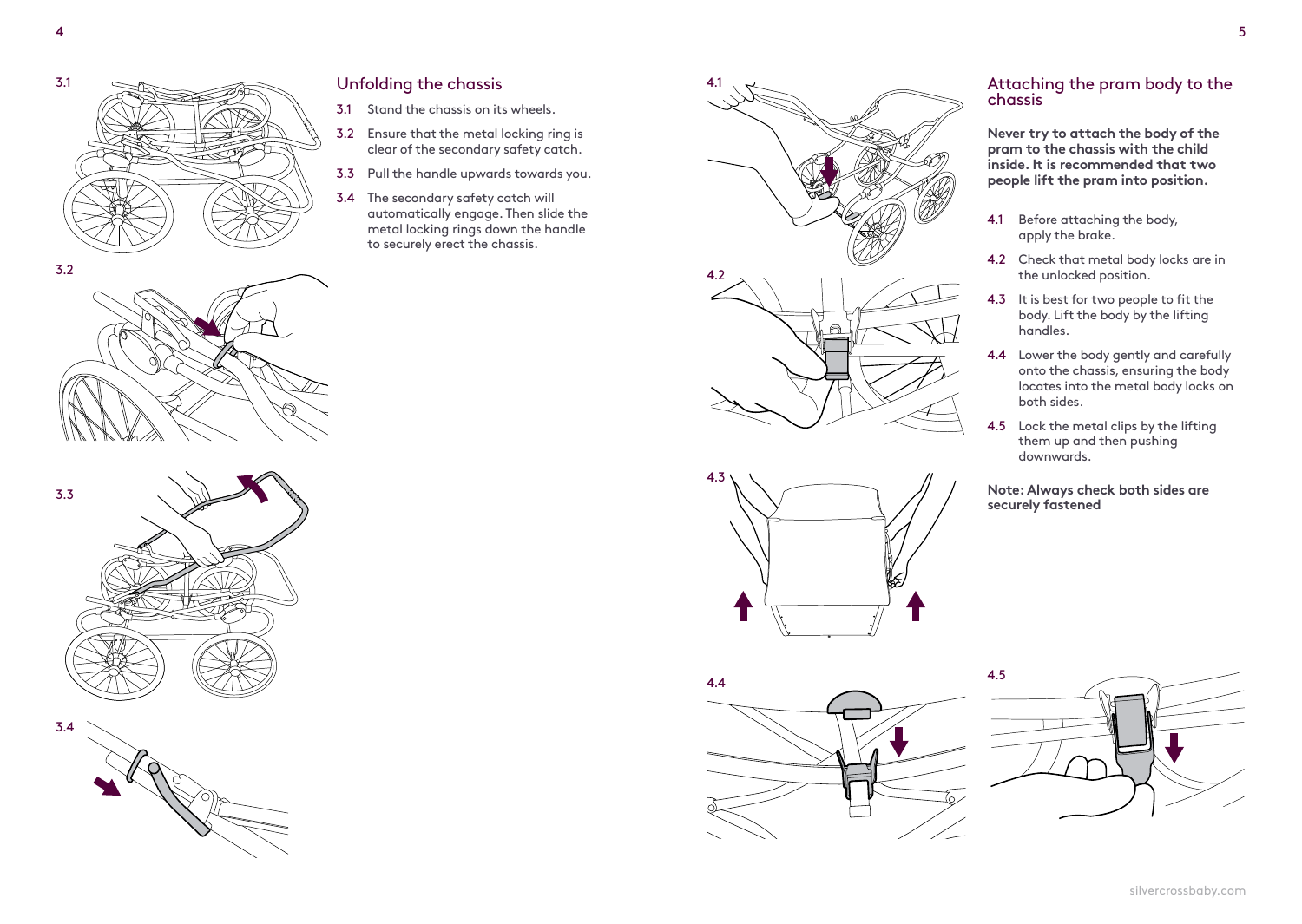

# Attaching the tray

5.1 To fit the tray, hold in between the two 'C' frames, evenly positioned between the 'U' brackets. Lower onto the 'C' frame and click into place.

**Note: Do not place items, bags of shopping for example, in the pram unit as it will cause it to become unstable.**





# 6.1 The hood and apron

#### **CAUTION: The child should be clear of moving parts while making adjustments.**

- 6.1 Lift hood into position and push down on the levers on both sides of the hood to secure in place.
- 6.2 Fit the apron around the contour of the pram body and fasten the press studs on either side of the pram. To hold the storm flap in place, loop the metal fastener over the nut on either side of the hood.

**Note: The apron can still be used in conjunction with the liner.**

# Using the brake

- 7.1 To operate the brake push down on the pedal with your foot.
- 7.2 To release the brake lift up the pedal with your foot.

**Note: Always apply the brake when the pram is stationary.**

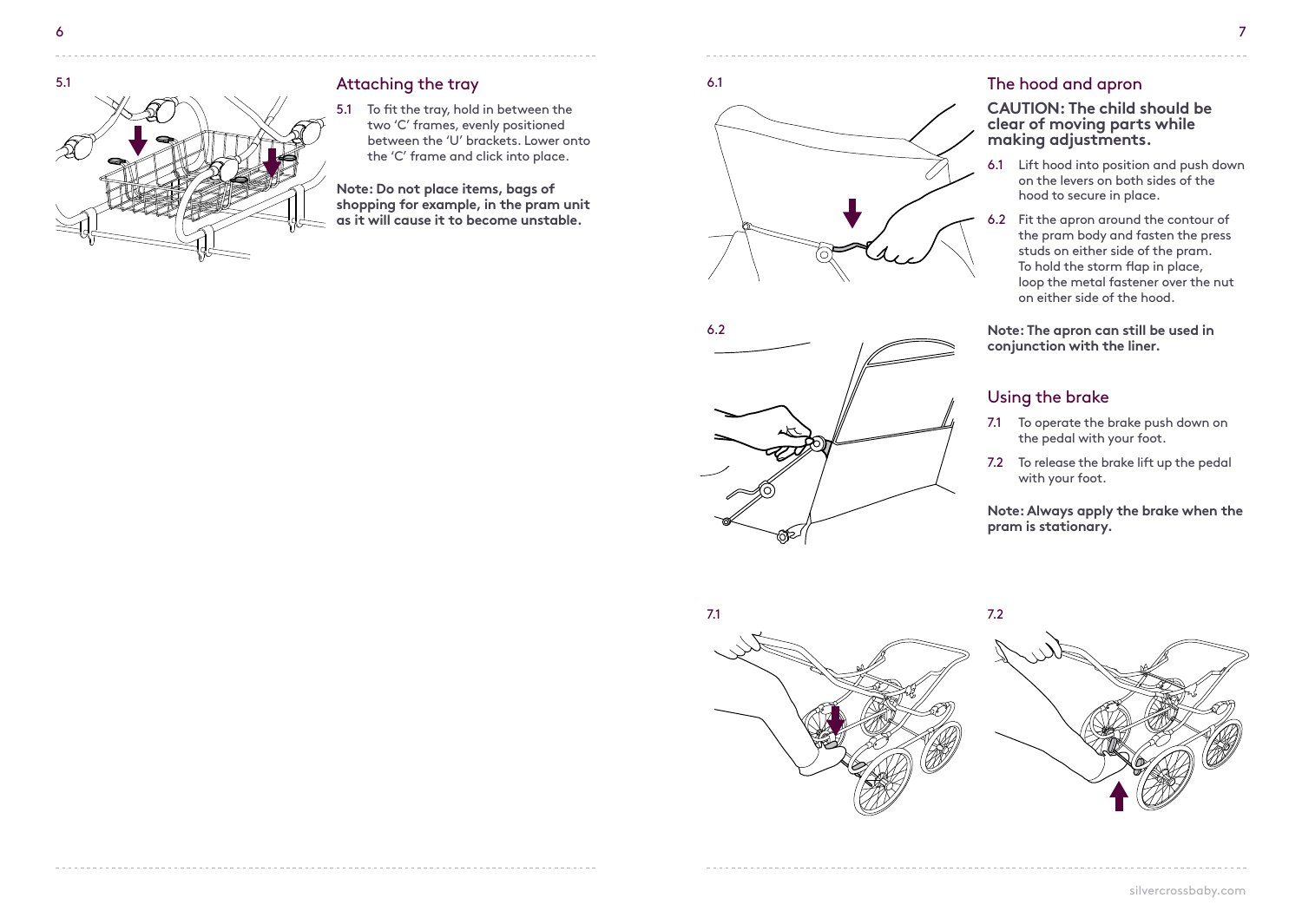







## Using the liner and mattress

- 8.1 Ensure the hood is in the up position. Ensure the liner is the correct way up with the elasticated corners at the bottom of the pram body.
- 8.2 Secure the press studs which are half way up the liner to the press studs that are near the wing nut on both sides.
- 8.3 Secure the press studs that are attached to the elastic on the liner to the press studs that are built into the pram body on top of the back ledge.
- 8.4 The D-rings are accessible through the holes of the liner.

The mattress can be used with or without the liner. If using the mattress with the liner ensure the liner is in place first.

8.5 The support board "A" may be fixed in either a flat or angled position. Always check that the support board is placed firmly against the stops "B".

**Note: Ensure the head rest part of the mattress is nearest the hood.**

**For advice on cleaning see the wash care label.**







# **own.**



## Folding the chassis

9.1 Firstly remove the pram body from the chassis.

**Note: never attempt to do this with the child in the pram body, or on your** 

- 9.2 Release the catch on either side of the pram.
- 9.3 Lift the body, gently, by the lifting handles, clear of the chassis.
- 9.4 Slide the metal rings up the handle of the chassis.
- 9.5 Pull back the secondary safety catch, and allow the handle to travel forwards until it rests on the chassis.
- 9.6 To fold smaller the wheels can be removed by pulling the tab and sliding the wheel off the chassis.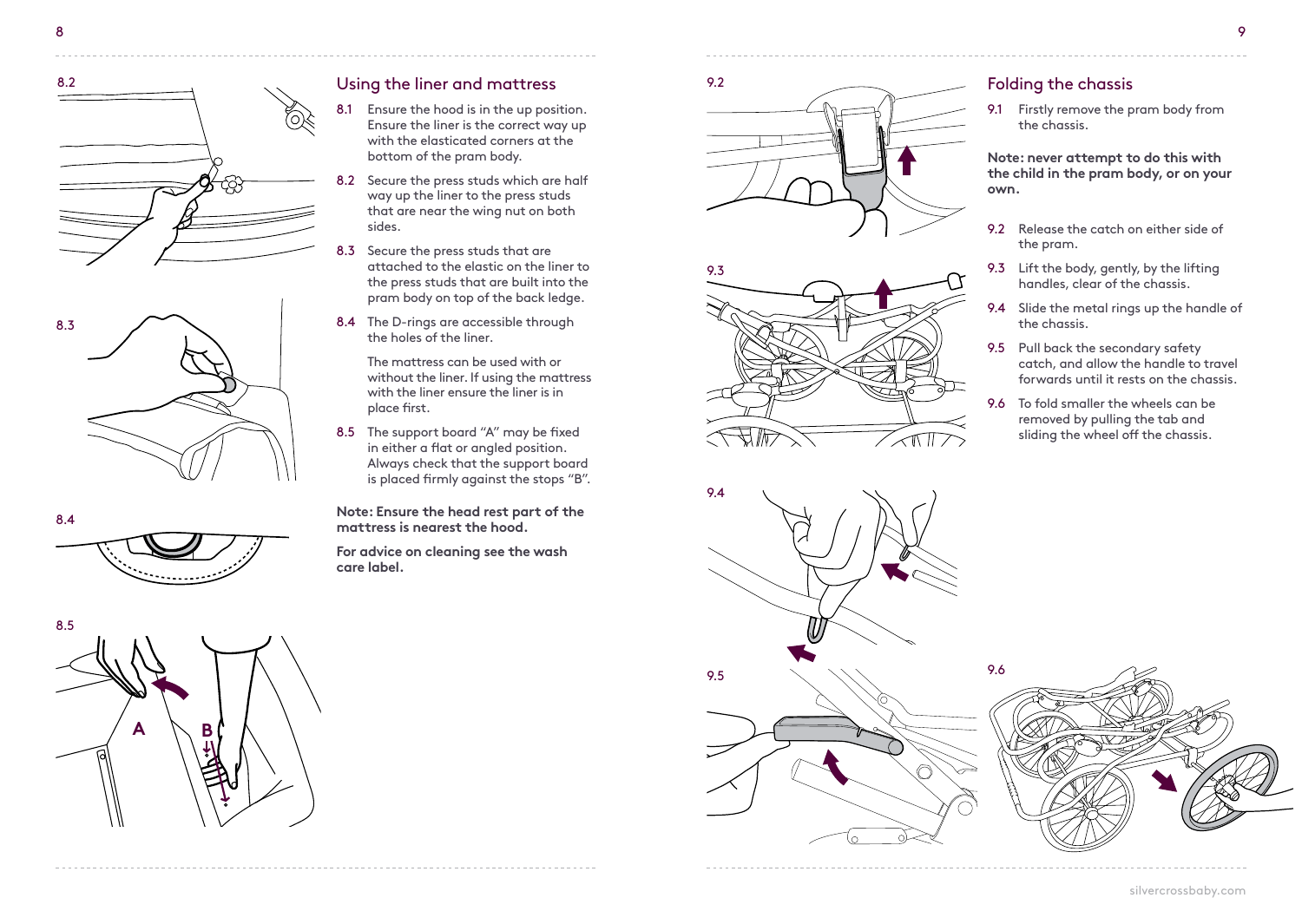#### **WARNINGS:**

**REMOVE ALL PACKAGING AND TIES BEFORE USE. CHECK YOUR KENSINGTON PRAM REGULARLY FOR SIGNS OF DAMAGE DURING USE AND DISCONTINUE USE IF FOUND.**

**KEEP AWAY FROM FIRE.**

**THIS PRODUCT IS NOT SUITABLE FOR RUNNING OR SKATING.**

**DO NOT CARRY MORE THAN ONE CHILD IN THIS PRAM. YOU SHOULD NEVER CARRY ANOTHER CHILD IN A SEAT ON TOP OF THIS PRAM.**

**NEVER LEAVE YOUR CHILD UNATTENDED.**

**ENSURE THAT ALL LOCKING DEVICES ARE ENGAGED BEFORE USE.**

**DO NOT LET YOUR CHILD PLAY WITH THIS PRODUCT.**

**TO AVOID INJURY ENSURE THAT YOUR CHILD IS KEPT AWAY WHEN FOLDING AND UNFOLDING THIS PRODUCT.**

**CHECK THAT THE PRAM BODY ATTACHMENT DEVICES ARE CORRECTLY ENGAGED BEFORE USE.**

**ONLY USE THE MATTRESS PROVIDED BY SILVER CROSS. NO ADDITIONAL MATTRESS SHOULD BE USED.**

**DO NOT USE ANY OTHER ACCESSORIES OTHER THAN THOSE SUPPLIED BY SILVER CROSS.** 

**THIS PRODUCT CONFORMS TO APPLICABLE SAFETY STANDARDS OF BS EN 1888:2012 (WITH THE EXEMPTION OF CLAUSES 8.10.3, 8.10.4, 8.10.6)**

**IT IS RECOMMENDED THAT THE MOST RECLINED POSITION IS USED FOR NEW BORN BABIES.**

 **THE PARKING DEVICE SHOULD BE FULLY ENGAGED WHEN REPLACING AND REMOVING CHILDREN.**

**ANY LOAD ATTACHED TO THE HANDLE AFFECTS THE STABILITY OF THE PRAM. THE ADDITIONAL SILVER CROSS CHANGING BAG AVAILABLE FOR PURCHASE MUST NOT EXCEED A LOAD OF 1KG WHEN ATTACHED TO THE PRAM.**

**THE CONTENTS OF THE BASKET SHOULD NOT EXCEED 5KG IN WEIGHT AND SHOULD BE EVENLY DISTRIBUTED.**

**THIS PRODUCT IS SUITABLE FOR A CHILD WHO CANNOT SIT UP BY ITESLF, ROLL OVER, AND CANNOT PUSH ITSELF UP ON ITS HANDS AND KNEES.**

**THE KENSINGTON CHASSIS IS COMPATIBLE WITH THE KENSINGTON BODY ONLY.**

**MAXIMUM WEIGHT OF CHILD: 9KG** 

# Safety Notes

Your Kensington Pram is a high quality Silver Cross product. This product conforms to applicable safety standards of BSEN1888:2012 (with the exemption of clauses 8.10.3, 8.10.4, 8.10.6) and with correct use and maintenance should give good service.

If however you should have any problems with your Kensington Pram, please contact your Silver Cross retailer who will take appropriate action.

This pram is intended to be used from birth up to 6 months.

If somebody unfamiliar is using your pram always ensure that they read these instructions carefully so that they understand how the product works best.

Always read all the instructions provided carefully and remember, the safety of your child is your responsibility.

#### Guarantee

All Silver Cross products are guaranteed for a period of twelve months against manufacturing faults. However please refer to the extended guarantee details included with the certificate of authenticity to register for your free 5 year guarantee.

Please read these instructions carefully before using your new Kensington Pram and keep for future reference.

Handmade in England.

#### Additional accessories include:

- Sun Canopy
- Bedding Set
- Dust Cover
- Rain Shield
- Changing bag

# **www.silvercrossbaby.com 0345 872 6900**

#### **Spares**

A full range of spares for the entire Classic Collection product range by Silver Cross is available from **www.heritage-prams.co.uk**

Only replacement parts supplied or recommended by the manufacturer should be used.